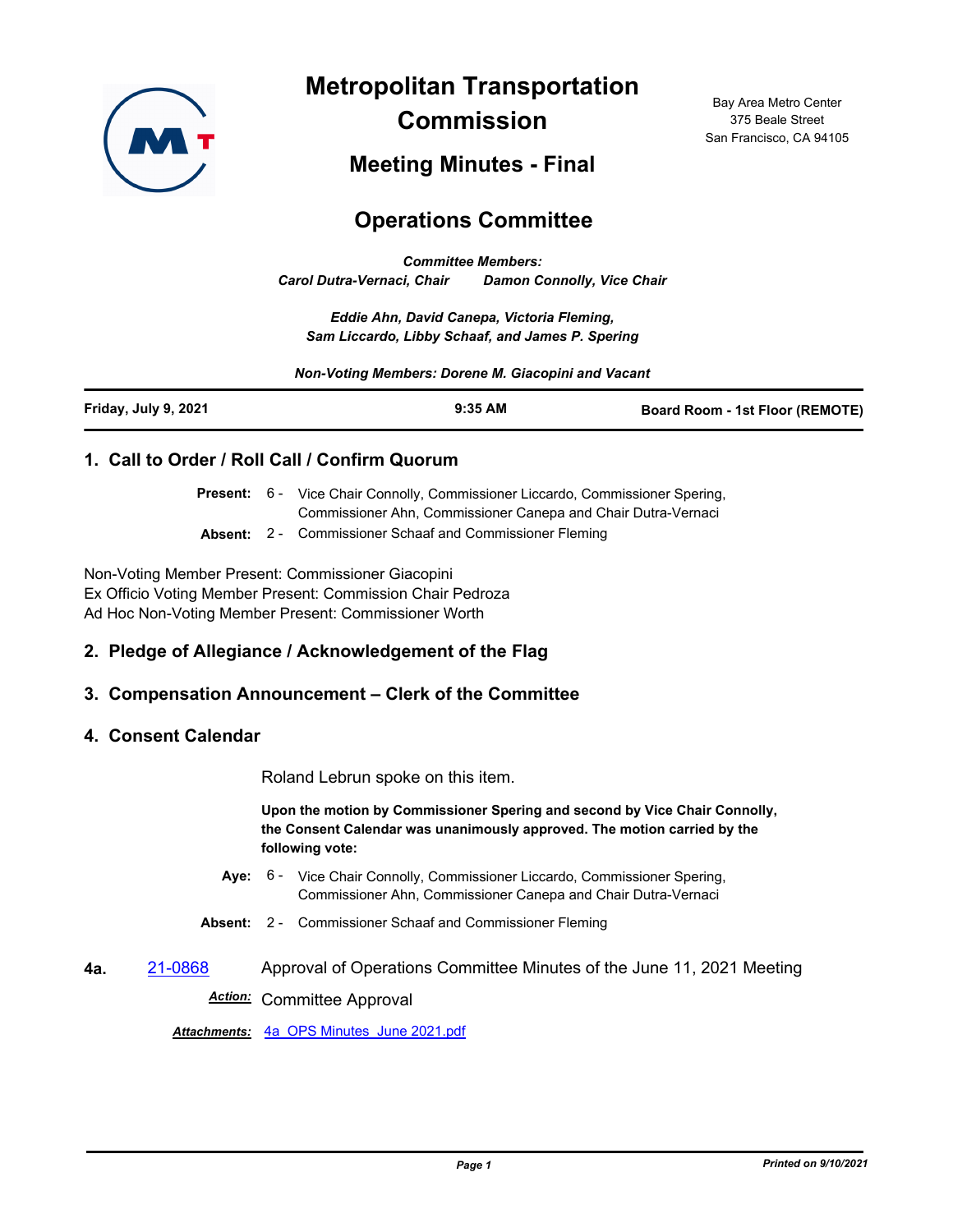**4b.** [21-0869](http://mtc.legistar.com/gateway.aspx?m=l&id=/matter.aspx?key=22462) Consultant Bench: 2021 Transportation Engineering and Planning Services - Cycle 1

(ActiveWayz Engineering, Inc.; Advanced Mobility Group; AECOM Technical Services, Inc.; Alta Planning + Design, Inc.; Andrew T. Desautels dba Desautels Consulting, LLC; Arcadis U.S. Inc.; Arup US, Inc.; Atkins North America, Inc.; Cambridge Systematics, Inc.; CHS Consulting Inc. dba CHS Consulting Group; Colby Brown dba Manhan Group LLC; DKS Associates; Elite Transportation Group, Inc.; Fehr & Peers; GHD Inc.; HDR Engineering, Inc.; HNTB Corporation; IBI Group, A California Partnership; Iteris, Inc.; Jacobs Engineering Group Inc.; Kimley-Horn and Associates, Inc.; Kittelson & Associates, Inc.; Milligan Partners Limited Liability Company; NN Engineering Inc. dba NN Engineering Inc.; Parisi Transportation Consulting; Parsons Transportation Group Inc.; Prospect Silicon Valley; RS&H California, Inc.; Silicon Transportation Consultants; Stantec Consulting Services Inc.; STV Incorporated; TDG Engineering, Inc.; TJKM dba TJKM Transportation Consultants; Waycare Technologies; Whitlock & Weinberger Transportation, Inc. dba W-Trans; WSP USA Inc.)

- *Action:* Committee Approval
- *Presenter:* Lulu Mao
- Attachments: 4b 2021 Transportation Engineering and Planning Services Bench Final.pdf
- **4c.** [21-0903](http://mtc.legistar.com/gateway.aspx?m=l&id=/matter.aspx?key=22496) Clipper® Purchase Order Network Services: AT&T (\$400,000)

*Action:* Committee Approval

*Presenter:* Sarah Doggett

*Attachments:* [4c\\_Purchase Order\\_ATT Network.pdf](http://mtc.legistar.com/gateway.aspx?M=F&ID=366cd345-2c4b-4636-a403-99b3fef4c551.pdf)

**4d.** [21-0907](http://mtc.legistar.com/gateway.aspx?m=l&id=/matter.aspx?key=22500) Contract: Regional Traffic Camera System Maintenance Services: ICx Transportation Group, Inc. (\$365,000)

*Action:* Committee Approval

*Presenter:* Emily Van Wagner

*Attachments:* [4d\\_Regional Traffic Camera System Maintenance.pdf](http://mtc.legistar.com/gateway.aspx?M=F&ID=570e182b-1b21-4538-8f5a-b809265e066b.pdf)

**4e.** [21-0914](http://mtc.legistar.com/gateway.aspx?m=l&id=/matter.aspx?key=22507) Contract- Interstate 880 (I-880) Integrated Corridor Management (ICM) Central Segment Project - Design Services: DKS Associates (\$430,000)

*Action:* Committee Approval

*Presenter:* Mario Ung

Attachments: 4e Design Service Agreement - I-880 ICM Central Segment (\$430,000).pdf